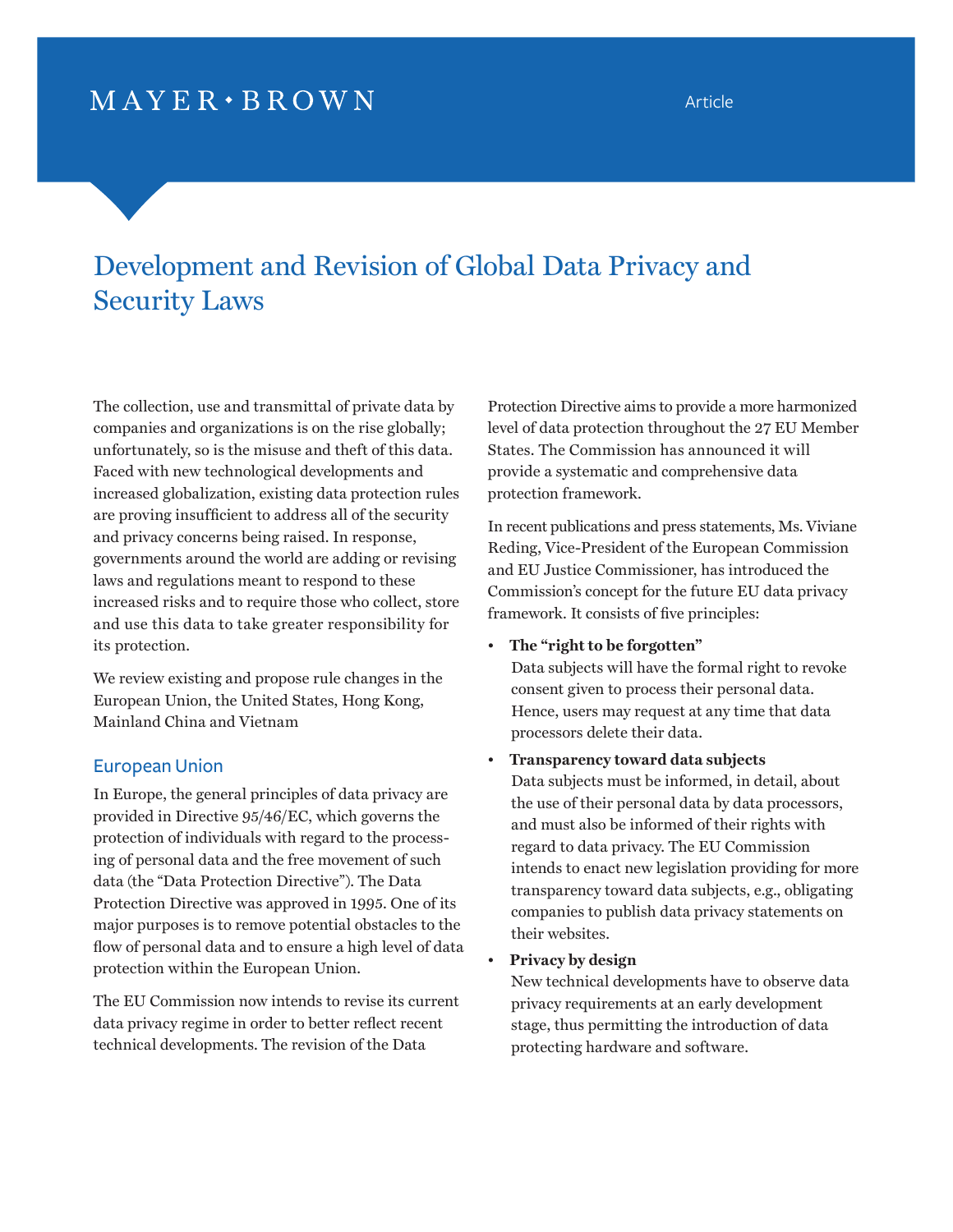- **Responsibility for the use of personal data** Companies are to be held responsible for protecting the personal data they use. Data controllers must safeguard against data loss, data theft or data transfer not permitted under EU data privacy laws. Data subjects must be informed of data loss. The German model to establish internal data protection officers to supervise the use of personal data and advise on data privacy requirements is mentioned as an example for future internal data privacy control. Additionally, companies are to be held responsible for the personal data they process, regardless of where this data is physically stored. Providing commercial services to EU citizens or to persons or entities located in the European Union shall be subject to EU data privacy laws.
- **Independent data protection authorities** The Commission has voiced the opinion that efficient data privacy rules require strict and effective supervision. EU data privacy authorities must have a sufficient degree of independence and cooperate throughout the entire European Union.

The EU Commission has announced that it is going to introduce its new draft data privacy legislation in several months.

## United States

Although it is unclear whether comprehensive privacy legislation will be enacted in 2011, potentially significant bills regarding data security and the collection and use of personal information have been introduced, and several Congressional hearings have been held, as a result of a number of high profile data security breaches. A high-level overview of two of the recent privacy and data security bills introduced in Congress is set forth below.

## The Commercial Privacy Bill of Rights Act of 2011 (S. 799) (Sen. Kerry/Sen. McCain)

The Commercial Privacy Bill of Rights Act of 2011 (Kerry-McCain Act) would create a new disclosurebased privacy regime for any entity that collects, uses, transfers or stores "covered information" concerning more than 5,000 individuals during a 12-month

period *and* (i) is subject to regulation by the Federal Trade Commission (FTC) under the Federal Trade Commission Act (FTC Act), (ii) is a common carrier subject to regulation by the Federal Communication Commission (FCC) or (iii) is a non-profit entity. Insured depository institutions (banks), which are not subject to jurisdiction of the FTC, would be excluded from the coverage of this legislation. However, many other financial institutions would be covered to some extent.

The Kerry-McCain Act attempts to harmonize its coverage with the existing federal privacy laws. As a result, existing federal privacy laws would continue to apply, and covered entities would remain subject to their requirements. Thus, a financial institution covered by the Gramm-Leach-Bliley Act (GLB Act) would continue to comply with the applicable provisions of the GLB Act. To the extent that the particular conduct or behavior was not subject to regulation by the GLB Act, the financial institution would be required to comply with the provisions of the Kerry-McCain Legislation. This qualified exemption would require most financial institutions to comply with the GLB Act, other federal privacy laws and the Kerry-McCain Act. This would often require institutions to make difficult determinations about the proper coverage of specific conduct under the various privacy laws.

The type personal information covered by the Kerry-McCain Act extends beyond those types covered by the GLB Act and other privacy laws. For example, it includes geographic location and IP addresses, if associated with a person, and "sensitive personal information." Sensitive personal information is broadly defined as information that carries a significant risk of economic or physical harm if inappropriately disclosed or compromised. The subjective nature of this definition would make compliance difficult.

The Kerry-McCain Act would require the FTC to issue rules requiring entities to provide notices that include information practices regarding collection, use, transfer and storage of information and specific purposes for those practices. It also would generally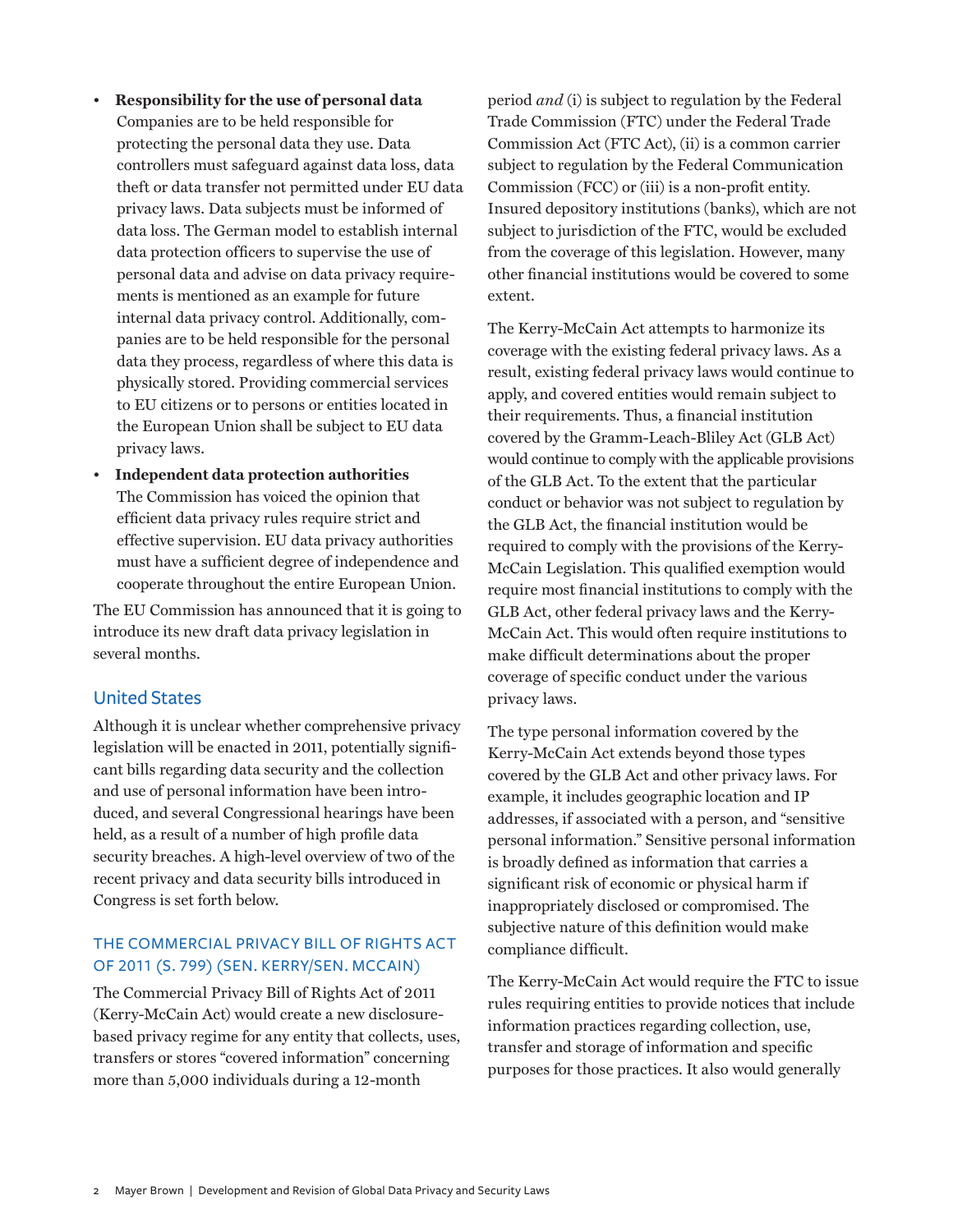categorize the use of information as unauthorized, unless expressly authorized or within an enumerated exception. Individuals must opt-in to allow the collection and use of sensitive personal information, as well as for certain limited transfers or uses of personal information. An opt-out requirement would cover most other uses of personal information. The FTC would have enforcement and rulemaking authority under the Kerry-McCain Act. No private right of action is provided, but state Attorneys General could also enforce the legislation. The legislation would preempt certain state privacy laws. However, certain state laws are expressly protected, including state laws regarding health or financial information, data breaches and fraud.

The Kerry-McCain Act was referred to the Senate Committee on Commerce Science and Transportation on April12, where it is still pending.

## Secure and Fortify Electronic Data Act (SAFE DATA ACT) (REP. BONO-MACK) (H.R. 2577)

The SAFE Data Act would require businesses to establish and implement policies and procedures regarding information security practices and to notify individuals if their electronic personal information is subject to unauthorized access. Under the SAFE Data Act, the FTC has enforcement and rulemaking authority. The coverage of the Act is generally limited to those persons over which the FTC has authority pursuant to Section 5(a)(2) of the FTC Act. Similar to the Kerry-McCain Act, this limitation means that insured depository institutions are excluded from the requirements of the SAFE Data Act. There is also an exemption from the security and notice requirements for entities covered by GLB Act and HIPAA.

Under the SAFE Data Act, the FTC would have one year from the date of enactment to issue regulations requiring businesses to establish and implement policies and procedures regarding information security practices. These policies and procedures must include the following: a security policy with respect to the collection, use, sale and maintenance of personal

information; identification of an officer or individual with responsibility for information security; a process for identifying and assessing any reasonably foreseeable vulnerabilities in the system; a process for taking preventative and corrective action to mitigate against any vulnerabilities identified; and a process for disposing of data whether in electronic or paper format.

In the event of the discovery of a breach of security involving personal information in an electronic form, a business must, without unreasonable delay, notify law enforcement (unless the breach did not involve unlawful activity), the FTC and each individual whose information has been acquired or accessed as a result of the breach. Notice to the individuals would be required as promptly as possible, but no later than 45 days following the discovery of a breach. Notice to individuals would not be required if the business determines that there is no reasonable risk of identity theft, fraud or other unlawful conduct. If the information was encrypted, there is a presumption that no reasonable risk exists. The SAFE Data Act also requires businesses to offer credit monitoring services or quarterly consumer reports to consumers for up to two years if there is a risk of identity theft. Credit monitoring is not required if the information subject to the breach of security only involves the consumer's name and address with credit or debit card number.

While the SAFE Data Act does not create a private right of action, the FTC would have the authority to impose substantial civil money penalties (\$11,000 per violation up to \$5 million). Furthermore, state Attorneys General would also have the authority to enforce the Act's provisions to enjoin further violations, compel compliance or obtain civil penalties. The SAFE Data Act would preempt state laws imposing requirements on information security practices or requiring notification in the event of a breach of security involving personal information.

The SAFE Data Act was introduced formally on July 19 by Representative Mary Bono-Mack and was approved by the House Subcommittee on Commerce, Manufacturing, and Trade by a voice vote.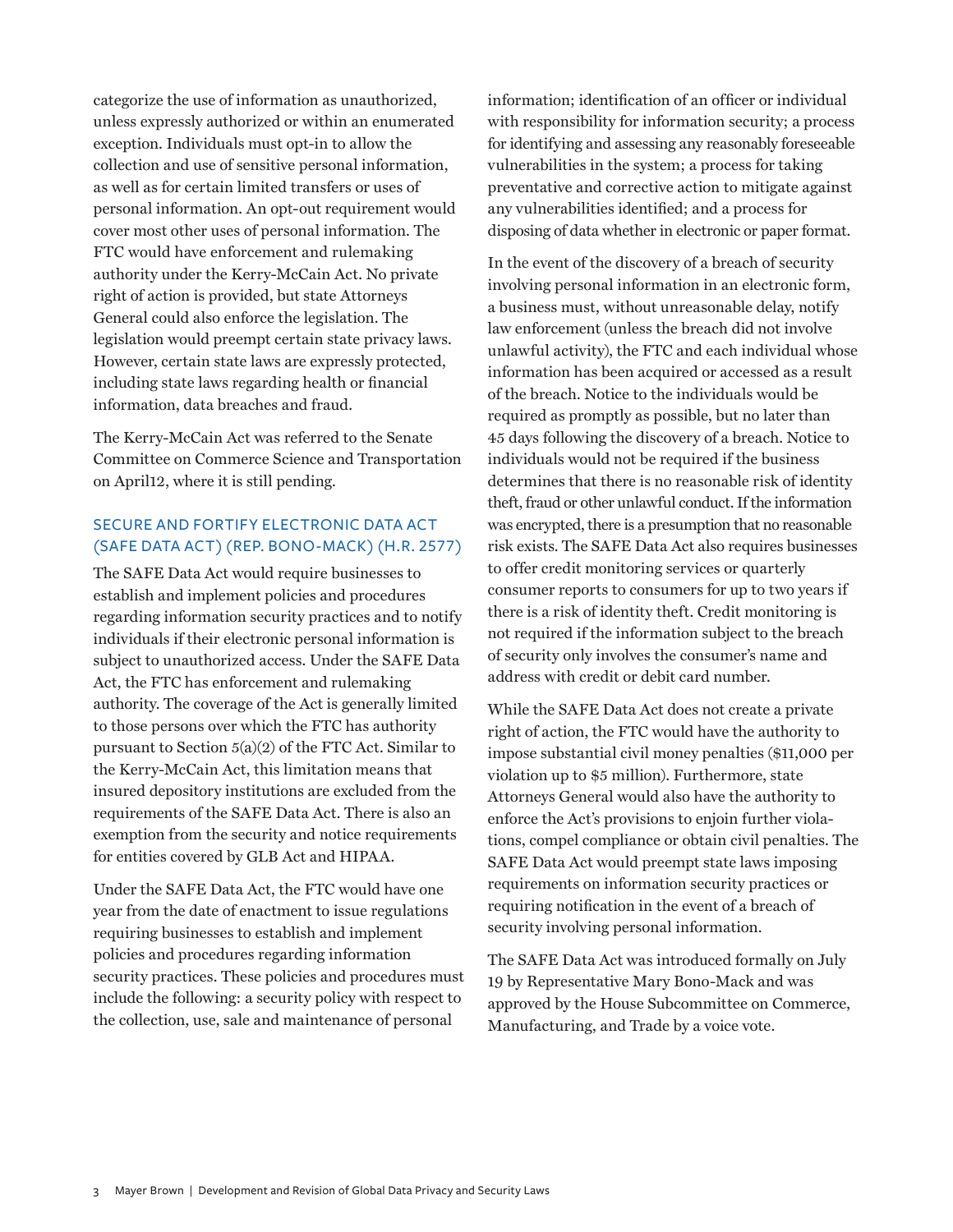## Hong Kong

The Constitutional and Mainland Affairs Bureau of the Government of Hong Kong SAR (the "Bureau") published the Report on Public Consultation on the Personal Data (Privacy) Ordinance (the "Consultation Report") in October 2010, following a late 2009 public consultation on proposed amendments to the Personal Data (Privacy) Ordinance.

The Consultation Report identifies more than 30 proposed changes. Some of the key proposals are set out below:

- To make it a criminal offense for a data user to sell personal data without the data subject's consent
- To make it a criminal offense for a person to disclose personal data obtained from a data user for profit or malicious purposes without the data user's consent
- To make it a criminal offense for a data user who previously complied with the directions in an enforcement notice, to subsequently do the same act for which the enforcement notice was previously issued by the Privacy Commissioner of Personal Data (PCPD)
- To impose a heavier penalty on data users for repeated non-compliance with enforcement notices issued by the PCPD
- To introduce specific requirements on data users regarding the collection and use of personal data for direct marketing purposes
- To introduce a voluntary privacy-breach notification system
- To strengthen supervision of data processors and data processing sub-contracting activities by requiring them to use contractual or other means to ensure that their data processors and sub-contractors, whether located in Hong Kong or overseas, comply with the requirements under the Personal Data (Privacy) Ordinance

The Bureau has invited the public to comment on the proposals set forth in the Consultation Report. In effect, the Bureau is conducting a second round of consultation on the detailed changes. It remains to be seen how these proposals will be implemented.

## People's Republic of China

Unlike many other jurisdictions, the PRC does not have a single comprehensive code of legislation dealing with the protection of privacy and personal data. The laws and regulations relating to privacy and personal data are scattered in various pieces of legislations. In 2008, a draft Personal Information Protection Law (the "Draft Law") was proposed to the relevant PRC legislative authorities, however, the contents of that Draft Law are not publicly available and it is unknown if and when the Draft Law might be passed.

Below is a summary of the main legislation in the PRC regarding the protection of privacy and personal data.

## Protection under Civil Laws

Infringement of privacy may sometimes be viewed as a civil tort of infringing reputation. In addition to publication of a false statement to lower the standing of another person, or infringement of another person's reputation by way of insult or defamation, a disclosure of the privacy of another person, whether verbally or in writing, also constitutes an act of infringement of the reputation of that person.

The right of privacy has been expressly acknowledged under the PRC Tort Law as one of the civil rights and interests enjoyed by an individual, the infringement of which constitutes an actionable civil tort. An individual whose privacy has been infringed may have a right to demand cessation of such infringement, restoration of reputation, elimination of adverse impact, issuance of an apology and payment of damages (the amount of which does not carry any statutory ceiling), which may include damages to compensate an individual for severe mental distress suffered. A court may also order forfeiture of gains obtained as a result of such infringement.

An individual whose civil rights and interests are infringed as a result of information published on the Internet may notify the Internet service provider (ISP) to take such necessary measures as deletion, blockage or disconnection so as to contain any damage done. Failure on the part of any notified ISPs to take action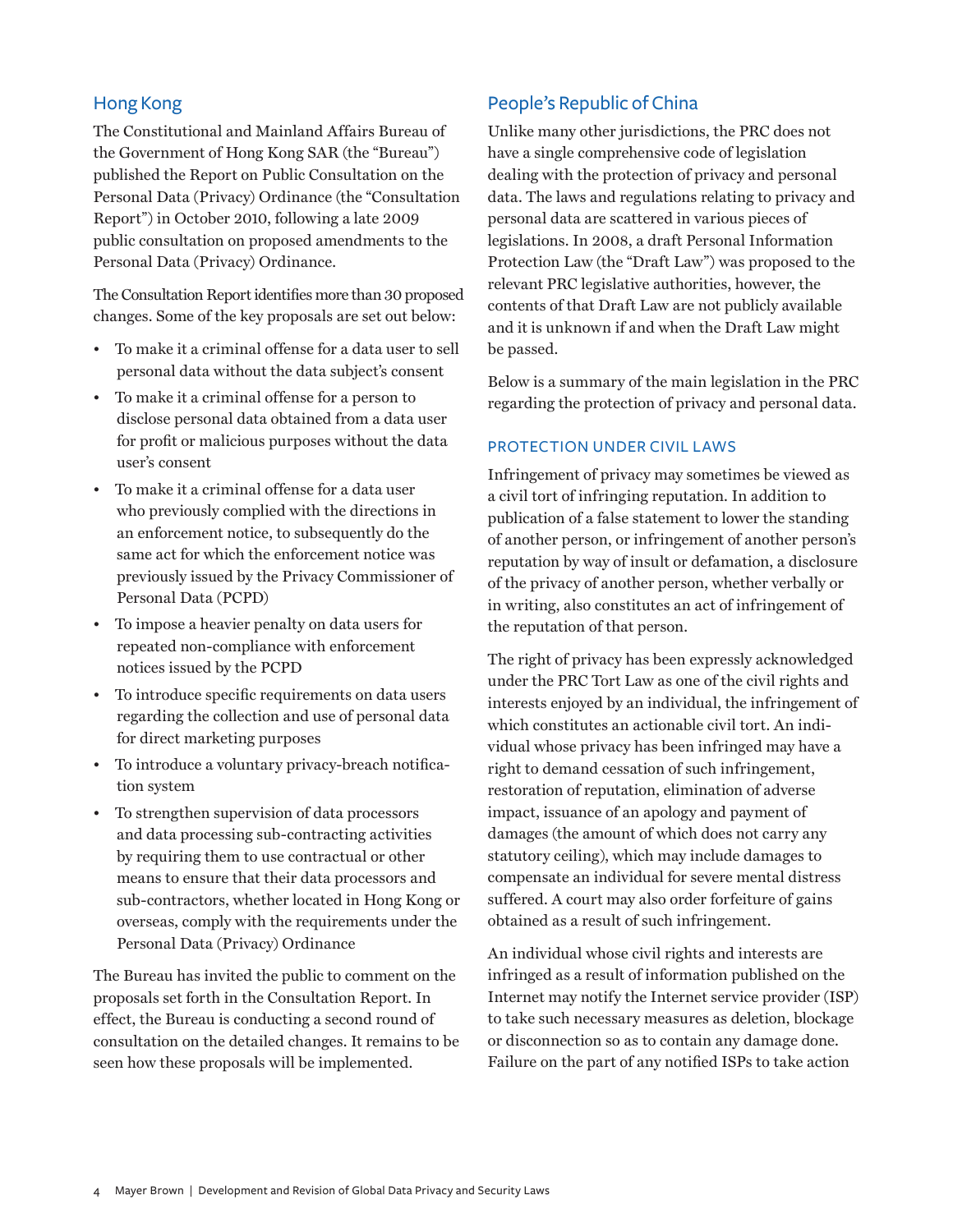may render them jointly and severally liable for any additional damage caused to such an individual. It is important to note that the PRC Tort Law has made it clear that a tortfeasor whose means are insufficient to satisfy both the tortious liability and any administrative or criminal fines is required to first satisfy the tortious liability.

#### Protection under Criminal Law

The PRC Criminal Law provides that if government entities or non-governmental entities engaged in finance, telecommunications, transportation, education or medical treatment, or employees of either such entity, sell or illegally provide personal data obtained during the performance of their duties or the provision of their services, and the circumstances are deemed "serious," such entities or employees can be subject to a fine and/or a prison term of not more than three years.

However, the law does not specify what constitutes a "serious circumstance." Considering the increasing misuse of personal information in the PRC, there is a non-official view that such provisions shall apply to all entities that possess the personal information of an individual in the course of providing services.

#### Protection under Labor Laws

Generally, under the Regulation on Employment Service and Employment Management, an employer is obligated to (i) keep confidential the personal data of any of its employees and (ii) obtain a written consent from any employee whose personal data the employer wants to publicize. Although not expressly stipulated, it is generally understood that the above obligations cover the data of former employees as well as job applicants.

## Vietnam

Vietnamese law protects rights related to private information. All organizations and individuals have duty to respect private and confidential information. Any breach of this obligation would, depending on the seriousness of the breach, result in an administrative penalty or a criminal sanction. Disclosure of protected information is however possible where:

- It is specifically permitted by the laws;
- The information owner has granted a prior consent to such intended disclosure (in respect of personal information and information of organizations); or
- At the request or in the order of any appropriate state agency in certain cases (for example, as ordered by a competent court).

Specifically, pursuant to Article 38 of Civil Code No. 35/2005/QH11 dated 14 June 2005 (the "Civil Code"), the privacy of an individual is protected by law. The collection and publication of information and data pertaining an individual shall be subject to his/her consent. Exceptions are given to collection and publication of personal information as referred to (i) and (ii) above.

The Civil Code does not specify what constitutes "personal information" or "privacy" pertaining an individual. Thus, the interpretation of whether or not information is considered to be personal would be at the sole discretion of a Vietnamese court.

The same principle is applied to protection of privacy on the Internet.

The confidentiality of private information of organizations and individuals on the Internet is protected by laws (Articles 4.7 of Decree 97 and Part I (3) of Circular 06). ISPs are responsible for the information they upload onto, retain and disseminate through the Internet, and are also under a duty to install and apply technical and professional measures to ensure the safety and security of the information as required by the appropriate state agency (Article 7.2 of Decree 97 and Article 4.3 of Circular 05).

Unless otherwise specifically permitted by law, organizations and individuals that collect, process and use the private information of individuals on the Internet must first secure the individual's permission. The individual must be informed about the form, scope, venue and purpose for the information's collection, processing and use. Additionally, the information must be used only for the purposes as